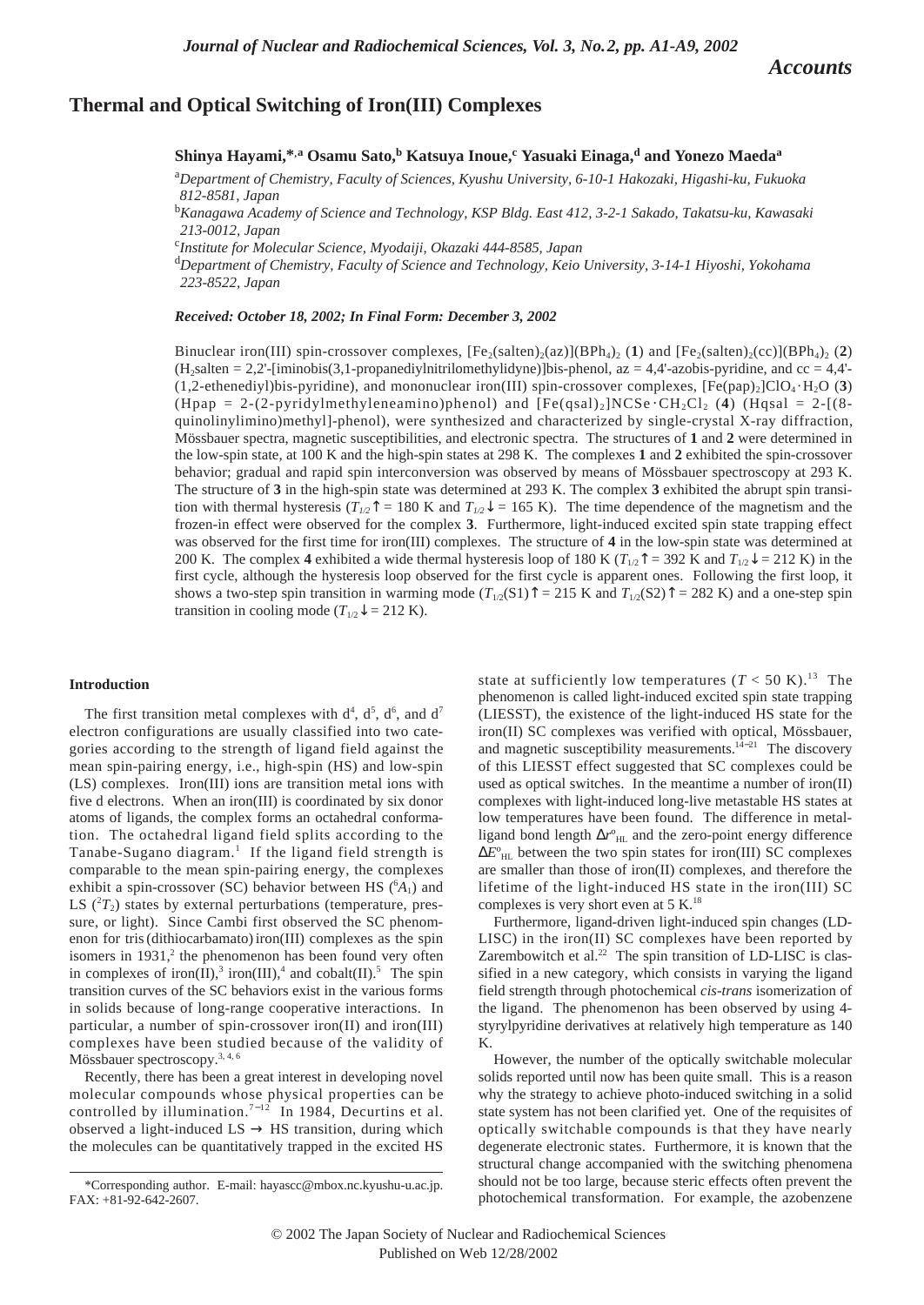#### **A2** *J. Nucl. Radiochem. Sci., Vol. 3, No. 2, 2002* Hayami

derivatives, which are representative photochromic molecules, do not undergo *trans*-*cis* photo-isomerization in solid state due to the steric hindrance. This means that compounds with nearly degenerate electronic states and with only small structural changes between the metastable state and the stable state are appropriate as the materials of optical switching. However, even if these requirements are satisfied, most of the compounds never show photo-induced switching behavior with long-lived metastable states. Although it is possible to produce a metastable state using such compounds by illumination, the metastable state rapidly relaxes back to the stable state through tunneling effects due to the small structural change. Some examples were observed in iron(III) SC complexes.<sup>23–26</sup> The excitation of a ligand-to-metal charge transfer (LMCT) band induces the spin transition from LS to HS states. However, the photo-induced iron(III) HS states rapidly revert to the original LS states through tunneling even at 5 K, because the relaxation probability from the metastable to the stable states by tunneling increases abruptly with decrease in structural change. Hence, in order to develop a variety of optically switchable molecular solids, strategies to prevent rapid



**Chart 1.** Structure of the ligands for H<sub>2</sub>salten, az, and cc. H<sub>2</sub>salten is pentadentate, and az and cc are bidentate ligands.

relaxation from a metastable state to a ground state should be developed. We propose the introduction of strong intermolecular interactions in molecular compounds. It is thought that the cooperativity resulting from the intermolecular interaction operates to increase the activation energy for the relaxation processes, enabling the observation of a long-lived metastable state produced by illumination as is well-known for iron(II) spin-crossover system such as  $[Fe(ptz)_{6}] (BF<sub>4</sub>)_{2}$ .<sup>16, 17</sup> That is, when the metastable molecular orientation reverts to the stable one, a large stress field might be built up in the compounds because of the presence of a strong binding energy between molecules. Hence, even if the structural change is small, the relaxation through tunneling will be substantially prevented.

In this paper, we describe our recent approaches for thermal and optical switching iron(III) complexes. We have prepared iron(III) SC complexes of which the structural change between HS and LS states is small and reported about binuclear iron(III) SC complexes **1** and **2** with photoisomerization ligands (Chart 1) and the mononuclear iron(III) complexes **3** and **4** (Chart 2) exhibiting LIESST effect and large thermal hysteresis.

#### **Results and Discussion**

**Iron(III) Spin-Crossover Compounds with Photo-Isomerization Ligands.** The crystal structures of **1** and **2** were determined by X-ray diffraction at both 298 and 100 K.<sup>27, 28</sup> The space groups  $(P2_1 / c \text{ for } 1 \text{ and } P2_1 / a \text{ for } 2)$  are retained for both of the HS and LS states (Table 1). Each iron atom is surrounded by a nitrogen atom of pyridine and by two oxygen atoms and three nitrogen atoms of a pentadentate salten ligand.



**Chart 2.** Structure of the ligands for Hpap and Hqsal. Hpap and Hqsal are tridentate ligands.

| Complex                                |                                | $\overline{2}$                 | 3                              | 4                                |
|----------------------------------------|--------------------------------|--------------------------------|--------------------------------|----------------------------------|
| Empirical formula                      | $C_{98}H_{94}O_4N_{10}B_2Fe_2$ | $C_{100}H_{96}O_4N_8B_2Fe_2$   | $C_{24}H_{20}O_7N_4Cl_1Fe_1$   | $C_{34}H_{24}O_2N_5Se_1Cl_2Fe_1$ |
| Formula weight                         | 1609.20                        | 1607.22                        | 567.74                         | 740.31                           |
| Crystal dimension/mm                   | $0.20 \times 0.30 \times 0.10$ | $0.20 \times 0.20 \times 0.10$ | $0.30 \times 0.30 \times 0.03$ | $0.40 \times 0.40 \times 0.03$   |
| Crystal system                         | monoclinic                     | monoclinic                     | triclinic                      | triclinic                        |
| Space group                            | $P2_1/(H14)$                   | $P2_1/a$ (#14)                 | P1(#2)                         | P1(#2)                           |
| $a/\AA$                                | 16.422(7)                      | 16.554(8)                      | 10.947(6)                      | 11.3501(2)                       |
| $b/\text{\AA}$                         | 16.005(6)                      | 15.877(3)                      | 11.741(6)                      | 13.9252(5)                       |
| $c/\text{\AA}$                         | 16.565(8)                      | 16.823(3)                      | 10.054(5)                      | 10.127(1)                        |
| $\alpha/$ °                            |                                |                                | 107.12(3)                      | 98.327(6)                        |
| $\beta$ / $\circ$                      | 108.47(3)                      | 109.20(2)                      | 91.96(1)                       | 107.055(4)                       |
| $\gamma/$ $^{\circ}$                   |                                |                                | 80.51(3)                       | 91.896(2)                        |
| $V/\AA^3$                              | 4129(2)                        | 4175(1)                        | 1217(1)                        | 1509.3(2)                        |
| Z                                      | 2                              | 2                              | 2                              | 2                                |
| $D_{\text{calcd}}$ / $\text{gcm}^{-3}$ | 1.294                          | 1.278                          | 1.548                          | 1.629                            |
| $\mu(MoK_{\alpha})$ / cm <sup>-1</sup> | 4.11                           | 4.06                           | 7.81                           | 19.24                            |
| R1                                     | 0.075                          | 0.051                          | 0.075                          | 0.047                            |

# **TABLE 1: Crystallographic Data for 1 – 4**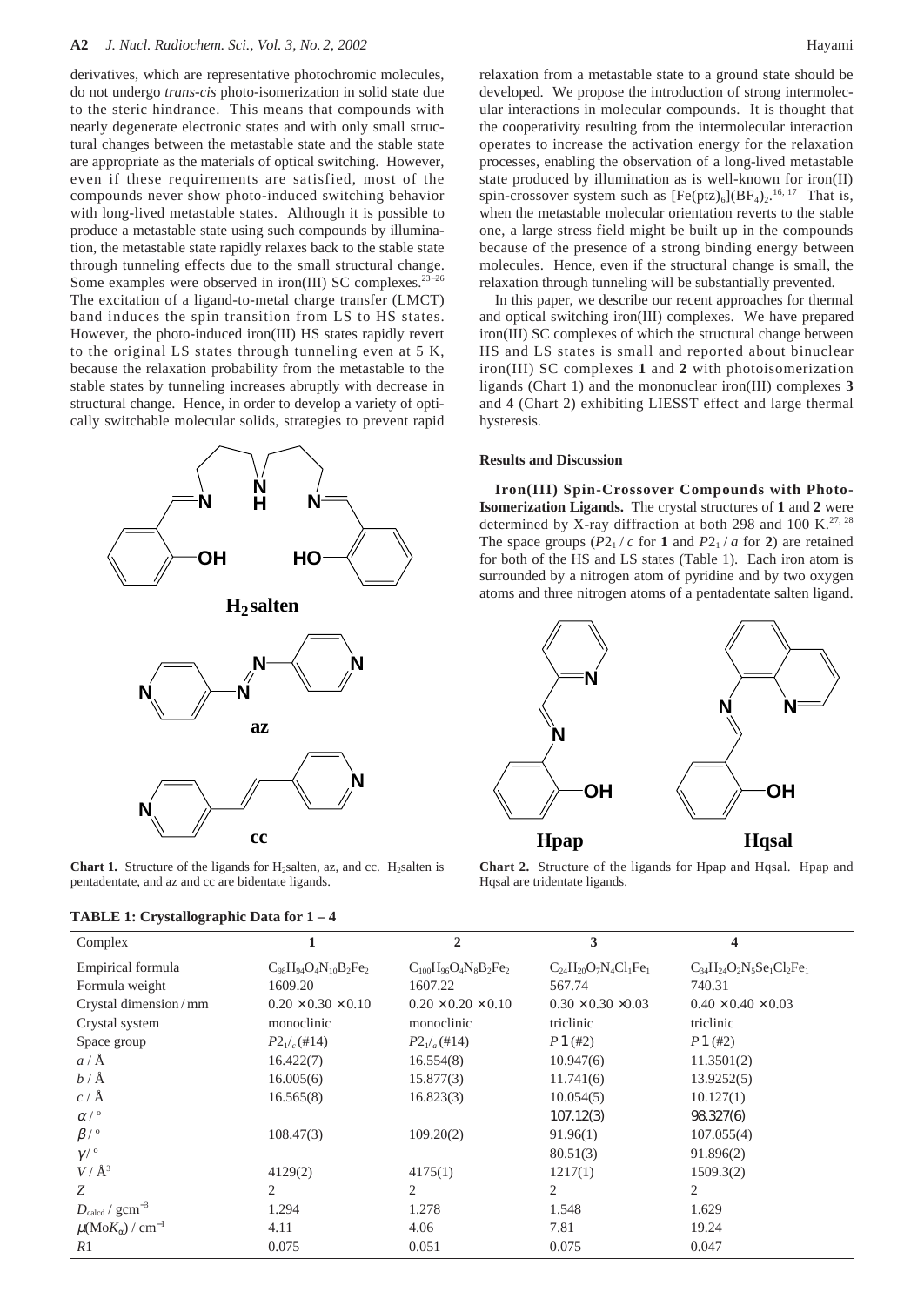Thermal and Optical Switching of Iron(III) Complexes *J. Nucl. Radiochem. Sci., Vol. 3, No. 2, 2002* **A3**

The bond lengths and angles of the compounds corresponding to the spin equilibrium state at 298 K and those of the LS state at 100 K are listed in Table 2. All of the cell parameters, *a*, *b*, and *c*, for **1** and **2** decrease with increasing in temperature and the volumes of the unit cell at 298 K decrease 4.15% and 2.66% than those at 100 K for **1** and **2**, respectively.

The ORTEP views of the complexes **1** and **2** at 100 K are shown in Figures 1 and 2, respectively. The binuclear iron(III) complex **1** in which trans-form azobis(4-pyridine) (az) acts as a bridging ligand is centro-symmetric; the diazo moiety sits on the center of symmetry. The moiety of diazo  $(N=N)$  of the cation of **1** sits on a center of symmetry and two nitrogen atoms of the diazo moiety (N(5) and N'(5)) are in a *trans* geometry. The iron atom of the binuclear complex is in a pseudo-octahedral coordination with a *trans* geometry for the two salicylideneiminato moieties  $(N(1)$  and  $N(3)$ ), in which the basal plane are composed of the  $N_2O_2$  donors of these two moieties and the two axial positions are occupied by the nitrogen atom of the 3,3'-diaminodipropylamine moiety and by the nitrogen atom of az. The basal plane defined by Fe,  $O(1)$ ,  $O(2)$ ,  $N(1)$ , and  $N(3)$  has a slight tetrahedral distortion: two oxygen atoms (O(1) and (O(2)) being in *trans* geometry to each other, imino nitrogen atoms  $(N(1)$  and  $N(3))$  being in *trans* geometry, and amino and pyridine nitrogen atoms (N(2) and N(4)) being in *trans* geometry. The mean bond distances for Fe-O (1.89 Å) and Fe-N (2.03 Å) at 298 K are intermediate between the typical values of the bond distances for HS complexes, Fe-O (1.91 Å) and Fe-N (2.16 Å), and those for LS complexes, Fe-O (1.88 Å) and Fe-N (1.98 Å), at room temperature.

The structure of **2** is similar to that of **1** and is the binuclear iron(III) complex bridged by 4,4'-(1,2-ethenediyl)bis-pyridine (cc). The vinylene group is in *trans* geometry (C(26) and C'(26)), too. The values of the bond distances of Fe-O (1.89 Å) and Fe-N  $(2.02 \text{ Å})$  are intermediate between the typical values of the bond distances for HS and those for LS complexes, too.

**TABLE 2: Representative Bond Distances and Angles for the Complexes 1 and 2**

| Complex                   | 1                                       |          | $\overline{2}$                          |          |  |
|---------------------------|-----------------------------------------|----------|-----------------------------------------|----------|--|
|                           | $T = 298 \text{ K}$ $T = 100 \text{ K}$ |          | $T = 298 \text{ K}$ $T = 100 \text{ K}$ |          |  |
|                           | Bond Distances / Å                      |          |                                         |          |  |
| $Fe(1)-O(1)$              | 1.893(8)                                | 1.866(4) | 1.886(5)                                | 1.867(5) |  |
| $Fe(1)-O(2)$              | 1.890(9)                                | 1.881(4) | 1.892(5)                                | 1.889(5) |  |
| $Fe(1)-N(1)$              | 2.05(1)                                 | 1.963(5) | 1.989(6)                                | 1.975(6) |  |
| $Fe(1)-N(2)$              | 2.02(1)                                 | 2.000(5) | 2.065(6)                                | 2.011(6) |  |
| $Fe(1)-N(3)$              | 2.01(1)                                 | 1.944(5) | 2.000(6)                                | 1.952(6) |  |
| $Fe(1)-N(4)$              | 2.037(10)                               | 1.988(4) | 2.045(6)                                | 2.006(6) |  |
|                           | Bond angles/°                           |          |                                         |          |  |
| $O(1)$ -Fe $(1)$ -O $(2)$ | 176.9(4)                                | 177.8(2) | 177.7(3)                                | 179.4(2) |  |
| $O(1)$ -Fe $(1)$ -N $(1)$ | 89.1(5)                                 | 88.9(2)  | 90.6(2)                                 | 89.8(3)  |  |
| $O(1)$ -Fe $(1)$ -N $(2)$ | 91.9(4)                                 | 90.9(2)  | 92.6(3)                                 | 89.3(2)  |  |
| $O(1)$ -Fe $(1)$ -N $(3)$ | 89.8(4)                                 | 90.1(2)  | 89.9(2)                                 | 90.0(2)  |  |
| $O(1)$ -Fe $(1)$ -N $(4)$ | 88.4(4)                                 | 89.4(2)  | 87.9(2)                                 | 90.7(2)  |  |
| $O(2)$ -Fe $(1)$ -N $(1)$ | 89.1(5)                                 | 89.3(2)  | 90.3(2)                                 | 89.8(3)  |  |
| $O(2)$ -Fe $(1)$ -N $(2)$ | 90.7(5)                                 | 90.4(2)  | 89.6(3)                                 | 91.2(2)  |  |
| $O(2)$ -Fe $(1)$ -N $(3)$ | 92.2(4)                                 | 91.7(2)  | 89.3(2)                                 | 90.4(2)  |  |
| $O(2)$ -Fe $(1)$ -N $(4)$ | 89.1(4)                                 | 89.3(2)  | 89.9(2)                                 | 88.8(2)  |  |
| $N(1)$ -Fe $(1)$ -N $(2)$ | 87.3(6)                                 | 89.4(2)  | 87.3(3)                                 | 89.5(3)  |  |
| $N(1)$ -Fe $(1)$ -N $(3)$ | 172.8(6)                                | 177.0(2) | 175.8(3)                                | 178.1(3) |  |
| $N(1)$ -Fe $(1)$ -N $(4)$ | 94.6(6)                                 | 91.3(2)  | 92.3(3)                                 | 90.8(3)  |  |
| $N(2)$ -Fe $(1)$ -N $(3)$ | 85.6(6)                                 | 87.7(2)  | 88.6(3)                                 | 88.6(3)  |  |
| $N(2)$ -Fe $(1)$ -N $(4)$ | 178.0(5)                                | 179.2(2) | 179.3(2)                                | 179.7(3) |  |
| $N(3)$ -Fe $(1)$ -N $(4)$ | 92.5(5)                                 | 91.6(2)  | 91.8(3)                                 | 91.1(3)  |  |



**Figure 1.** ORTEP view of  $[Fe_2(salten)_2(ax)]^{2+}$  (1<sup>2+</sup>) at 100 K showing 50% probability displacement ellipsoids. All hydrogen atoms are omitted for clarity.



**Figure 2.** ORTEP view of  $[Fe_2(salten)_2(cc)]^{2+}(2^{2+})$  at 100 K showing 50% probability displacement ellipsoids. All hydrogen atoms are omitted for clarity.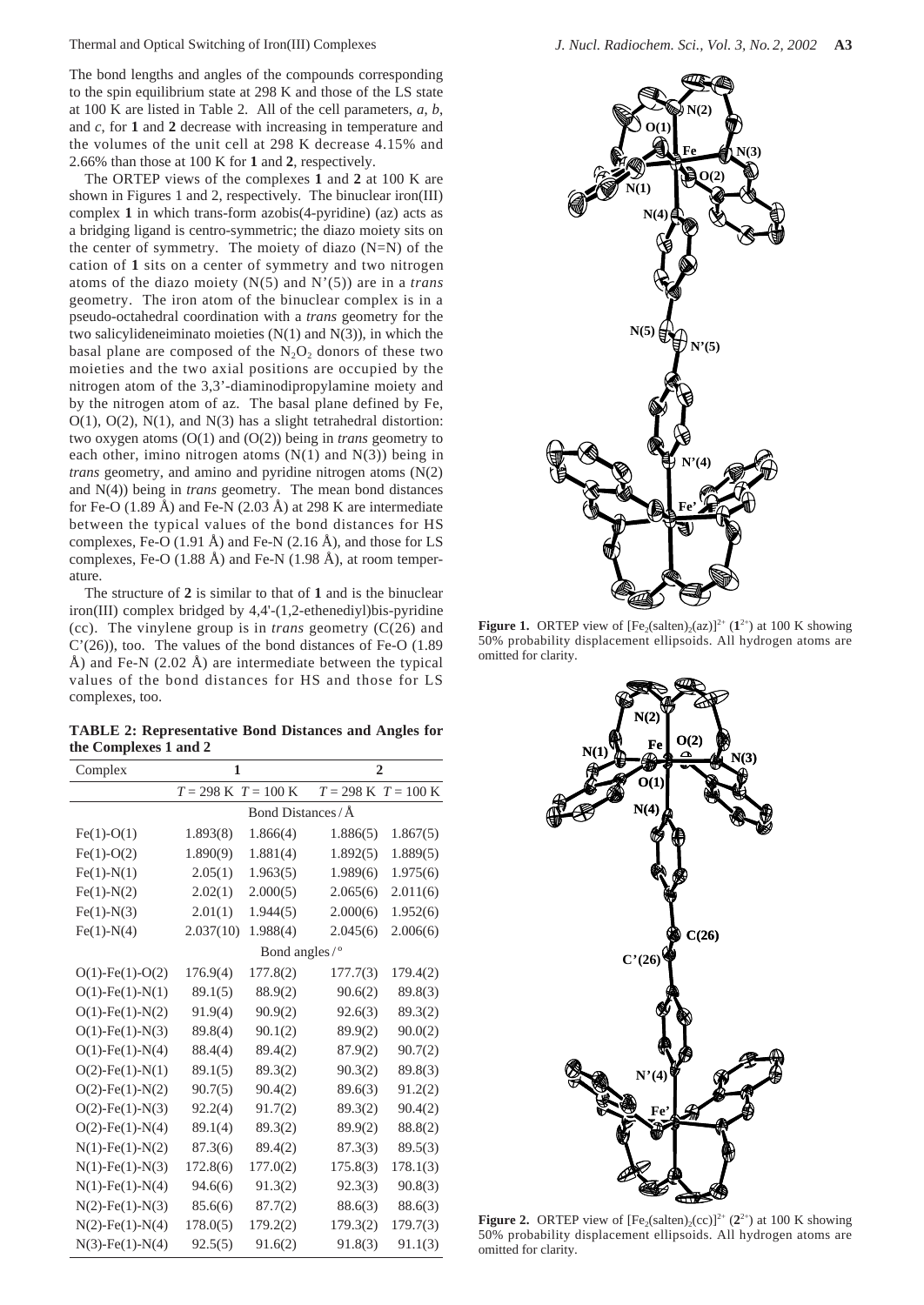At 100 K, the arrangements of **1** and **2** units are quite similar to those at 298 K. The values of the mean bond distances of Fe-O  $(1.87 \text{ Å})$  and Fe-N  $(1.97 \text{ Å})$  are the typical values of the bond distances for LS compounds. The spin transition principally affects the  $FeN<sub>4</sub>O<sub>2</sub>$  core geometry. The Fe-O bonds in LS form are 0.013 Å shorter than those for **1** at 298 K and the Fe-N bonds in LS form are 0.056 Å shorter than those for **1** at 298 K. The structure of **2** at 100 K is similar to that of **2** at 298 K. The values for the mean bond distances of Fe-O (1.88 Å) and Fe-N  $(1.99 \text{ Å})$  are intermediate between the typical values of the bond distances for LS compounds. The Fe-O bonds in LS form are 0.011 Å shorter than those for **2** at 298 K and the Fe-N bonds are 0.039 Å shorter than those for **2** at 298 K. It should be noted that a slight conformational change of the chelate rings makes the tetrahedral distortion of the  $FeO<sub>2</sub>N<sub>2</sub>$ basal plane and change in the iron-coordination atom bond lengths, and as a result it induces the spin transition.

The temperature dependencies of magnetic susceptibilities were measured in the temperature range of 1.8 K to 350 K and  $\chi_{\rm m}T$  vs. *T* plots for 1 and 2 are shown in Figure 3. The values of  $\chi_{m}T$  for **1** and **2** are constant (0.5 cm<sup>3</sup> K mol<sup>-1</sup>) in the temperature range of 1.8 - 200 K, and the values are those observed for LS complexes. The  $\chi_{m}T$  values increase gradually from 0.5 cm<sup>3</sup> K mol<sup>-1</sup> at 200 K to ca 2.5 cm<sup>3</sup> K mol<sup>-1</sup> for **1** and to 1.9 cm3 K mol<sup>−</sup><sup>1</sup> for **2** at 350 K. The magnetic behavior for the increasing and decreasing temperature sequences is practically similar to each other, and the spin transition between HS and LS states is not associated with a thermal hysteresis. The results suggest that **1** and **2** are classified as a continuous type of the spin transition.<sup>18</sup> The value of the magnetic moment of **1** at 350 K is larger than that of **2**, i.e. the ligand field strength of **2** with cc (vinyl group) is stonger than that of 1 with az (azo group). The value of  $0.5 \text{ cm}^3 \text{ K} \text{ mol}^{-1}$  is characteristic of an iron(III) complex in a LS state; a value of 0.38 cm3 K mol<sup>−</sup><sup>1</sup> (spin-only value) would be expected for iron(III) complexes in a LS state. Clearly the complexes **1** and **2** are in the LS state ( $S = 1/2$ ) below 200 K. The values of  $\chi_m T$ for **1** and **2** at 350 K are smaller than the typial values for HS  $(S = 5/2)$  compounds. There are two possibilities for the small  $\chi_{\rm m}$ *T* values at 350 K, i.e., the small values suggest that the complexes are the mixtures of HS and LS species (*S* = 1/2 and  $S = 5/2$ ) or that the complexes show rapid spin-equilibrium behavior  $(S = 1/2 \leftrightarrow S = 5/2)$ .

The variable temperature Mössbauer spectra of **1** and **2** are shown in Figures 4 and 5, respectively. The typical absorption



**Figure 3.**  $\chi_{m}T$  versus *T* plots for **1** ( ) and **2** ( ). Sample was warmed from 5 K to 350 K at a rate of 2 K min<sup>-1</sup>.

for low-spin iron(III) with a large quadrupole of  $Q.S. = 1.65$ mm s<sup> $-1$ </sup> doublet and an isomer shift of *I.S.* = 0.29 mm s<sup> $-1$ </sup> is observed in the spectrum of **1** at 80 K. The spin state expected from the spectrum is agreed with that obtained from the magnetic measurements. The *Q.S.* of 1 at 95 K, 1.65 mm  $s^{-1}$ , is less than that of the iron(III) complexes with salten ligand reported previously  $(2.72 \text{ mm s}^{-1})$ ;<sup>29</sup> the decrease seems to result from the change in the electric field gradient due to lattice contribution because the iron atoms have a distorted octahedral coordination. On the other hand, the spectrum of **1** at 298 K shows a small doublet  $(Q.S. = 0.886 \text{ mm s}^{-1})$  with *I.S.*  $= 0.28$  mm s<sup>-1</sup>. The spin state expected from the Mössbauer parameters and the values of  $\chi_{\rm m}T$  suggests the rapid spin



**Figure 4.** Mössbauer spectra of **1** (a) at 298 K, (b) at 200 K, (c) at 100 K, and (d) at 80 K.



**Figure 5.** Mössbauer spectra of **2** (a) at 298 K and (b) at 80 K.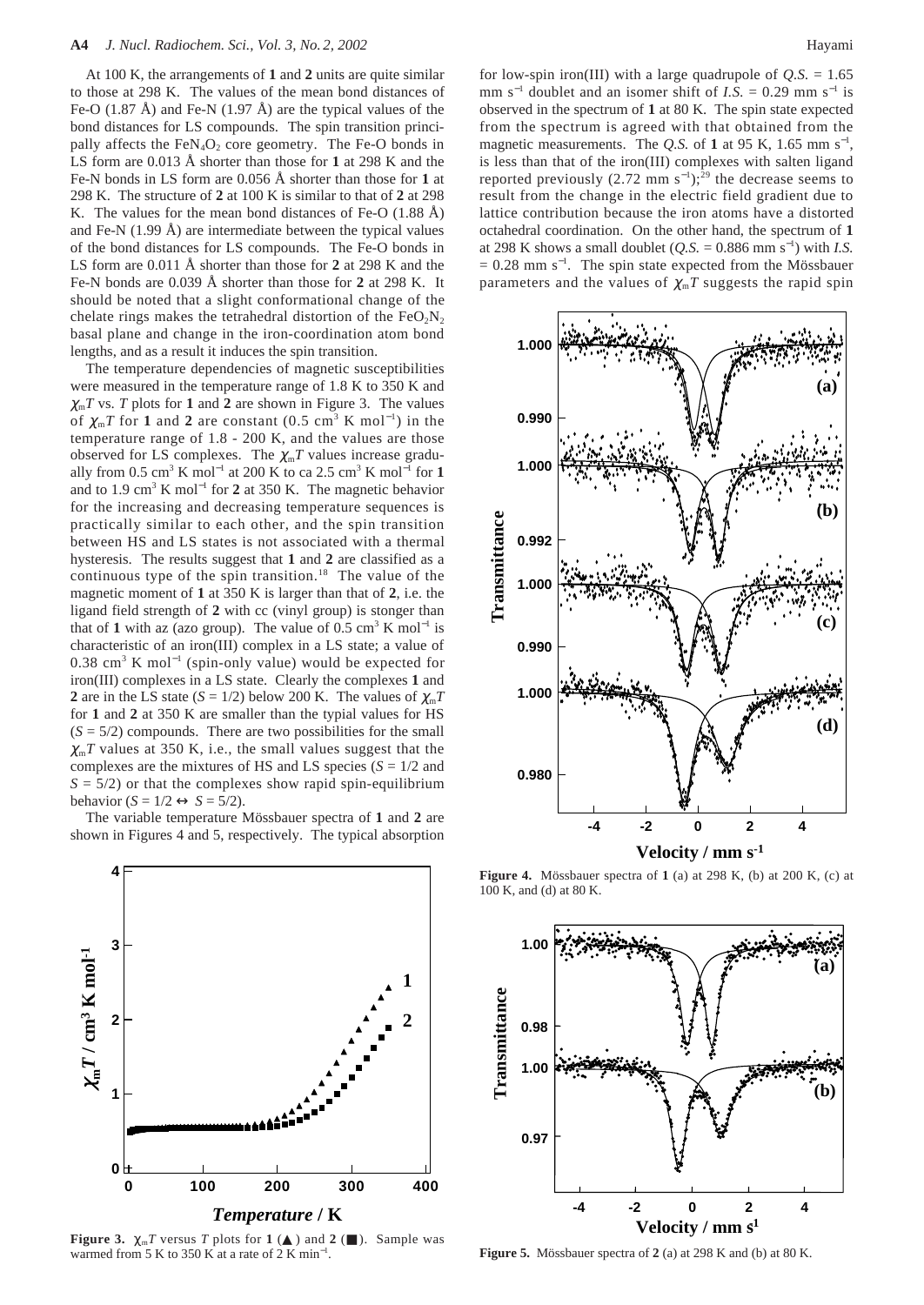conversion between HS and LS states. The spectra for rapid spin interconversion between HS and LS states have been theoretically calculated by Maeda et al.<sup>30</sup> It is expected that the relaxation spectra with the end components (the spectra for HS or LS species) of an antisymmetric doublet are not reliably analyzed, and the spin interconversion rate for **1** could not be calculated from the spectra. However, it is expected that the spin interconversion rate between HS and LS states for **1** is faster than the inverse of the lifetime of the excited Mössbauer nuclear state  $(107 \text{ s}^{-1})$  at 298 K. The values of the bond distances of Fe-O (1.89 Å) and Fe-N (2.03 Å) are intermediate between the typical values of the bond distances for HS and those for LS complexes. The Mössbauer spectra of **2** are similar to those of **1**; the spectra are composed of a large doublet  $(Q.S. = 1.53$  mm s<sup>-1</sup>) at 80 K have a small doublet (*Q.S.* = 0.94 mm s<sup>-1</sup>) at 298 K. The spin state at 298 K estimated from the Mössbauer parameters  $(I.S. = 0.19 \text{ mm s}^{-1})$  and the values of  $\chi_{m}T$  shows the rapid spin-equilibrium between HS and LS states.

The temperature dependence of the electronic spectra was measured in acetonitrile. The binuclear complexes **1** and **2** showed thermochromic behavior. Figure 6 shows the temperature dependence of the spectra for **1**. At 60 ºC, the spectrum of **1** exhibits absorption bands at 405 and 470 nm with extinction coefficients ( $\varepsilon$ ) of 2190 and 1740 L mol<sup>-1</sup> cm<sup>-1</sup>, respectively attributable to ligand-to-metal charge transfer (LMCT) bands. Hauser et al. reported that the bands with the extinction coefficients on the order of 103 L mol<sup>-1</sup> cm<sup>-1</sup> for iron(III) compounds correspond to the LMCT transitions.<sup>31</sup> On lowering the temperature, the absorption at 405 nm decreases in intensity and that at 470 nm shifts to a longer wavelength. The spectral change is similar to those of the spin-crossover complexes with salten reported previously.29 The temperature dependence of the electronic spectrum is due to the spin-equilibrium between HS and LS states. The spectral changes are associated with two isosbestic points at 365 and 490 nm. Figure 7 shows the temperature dependence of the spectra for **2**. At 60 ºC, the spectrum exhibits bands at 400 and 470 nm; the absorption at 400 nm decreases in intensity with decreasing temperature and that at 470 nm shifts to a longer wavelength accompanied by the decrease in intensity with lowering the temperature. The temperature dependence of the electronic spectra is also due to the spin-equilibrium between HS and LS states. The spectrum changes with a set of isosbestic points at 370 and 520 nm.

**Iron(III) Spin Transition Compounds Exhibiting LIESST Effect.** Strong intermolecular interaction can be

achieved by using  $\pi-\pi$  interactions as well as by using bridging ligands.20, 21, 32−<sup>35</sup> The iron(III) compound we focused on is  $[Fe(pap)_2]ClO_4 \cdot H_2O$  (3).<sup>36, 37</sup> The planar ligand, pap, with corresponding  $\pi$  electrons, has a potential ability to interact with neighboring ligands by  $\pi-\pi$  interactions. In fact, the presence of a strong intermolecular interaction is suggested from the single crystal X-ray analysis. Single crystals suitable for X-ray diffraction of **3** were isolated by slow diffusion in methanolic solutions. The complex **3** crystallizes in the triclinic  $P\overline{1}$  space group at room temperature (Table 1). The X-ray structure of **3** revealed that the iron(III) ion has an octahedral coordination with an  $N_4O_2$  donor set (Figure 8(a)). Its electronic state is hence situated just in the critical region between high-spin and low-spin states, i.e., nearly degenerate. The bond lengths of Fe-O(1), Fe-O(2), Fe-N(1), Fe-N(2), Fe-N(3), and Fe-N(4) for **3** are 1.93, 1.93, 2.11, 2.20, 2.14, and 2.14 Å, respectively. The values of the bond lengths are consistent with those typical for HS iron(III) compounds. Two tridentate ligands are found to be perpendicular to one another.  $[Fe(pap)_2]^+$  cations form short contacts  $(3.50 \text{ Å})$  with neighboring molecules through the pyridine and phenyl rings in the ligands on an *ab* plane, providing a 2-D sheet extended by the  $\pi$ - $\pi$  interactions (Figure 8(b)). The 2-D sheets align along *c* axis. The water molecules and perchlorate ions exist between the 2-D sheets and are hydrogen-bonded to each other. The molecular packing of **3** is very tight. This suggests that there are strong intermolecular interactions in the molecular assembly. It should be noted that the structure of complex **3** has no remarkable features at the single molecule level compared to other typical iron(III) spin-crossover complexes.

The HS to LS conversion was followed by measurement of the magnetic susceptibility (Figure 9) and Mössbauer spectra (Figure 10) as a function of temperature. At room temperature, the value of  $\chi_{m}T$  for **3** is equal to 3.9 cm<sup>3</sup> K mol<sup>-1</sup>. The Mössbauer spectrum for **3** at room temperature shows a small doublet  $(Q.S. = 1.11 \text{ mm s}^{-1}; I.S. = 0.36 \text{ mm s}^{-1})$  which can be assigned to the HS state of iron(III). On cooling, the value of  $\chi_{\rm m}T$  drops abruptly around  $T_{1/2}\psi = 165$  K. The  $\chi_{\rm m}T$  value at 100 K is equal to 0.51 cm<sup>3</sup> K mol<sup>-1</sup>. The Mössbauer spectrum at 13 K for **3** shows a large doublet (*Q.S.* = 3.08 mm s<sup>-1</sup>; *I.S.* = 0.11 mm s<sup>−</sup><sup>1</sup> ) which can be assigned to the LS state of iron(III). In the warming mode, an abrupt variation of  $\chi_{m}T$  was observed around  $T_{1/2}$ <sup> $\uparrow$ </sup> = 180 K. Fairly abrupt transitions with a hysteresis loop (ca. 15 K) support the presence of the strong cooperative interaction. Another important point is that this complex exhibits a frozen-in effect<sup>19, 37–39</sup> which is observed for the materials with large cooperativity. If the sample is rapidly



**Figure 6.** Temperature dependence of the electronic spectra of **1** in acetonitrile solution at the temperature range between 60 ºC - 0 ºC.



**Figure 7.** Temperature dependence of the electronic spectra of **2** in acetonitrile solution at the temperature range between 60 ºC - 0 ºC.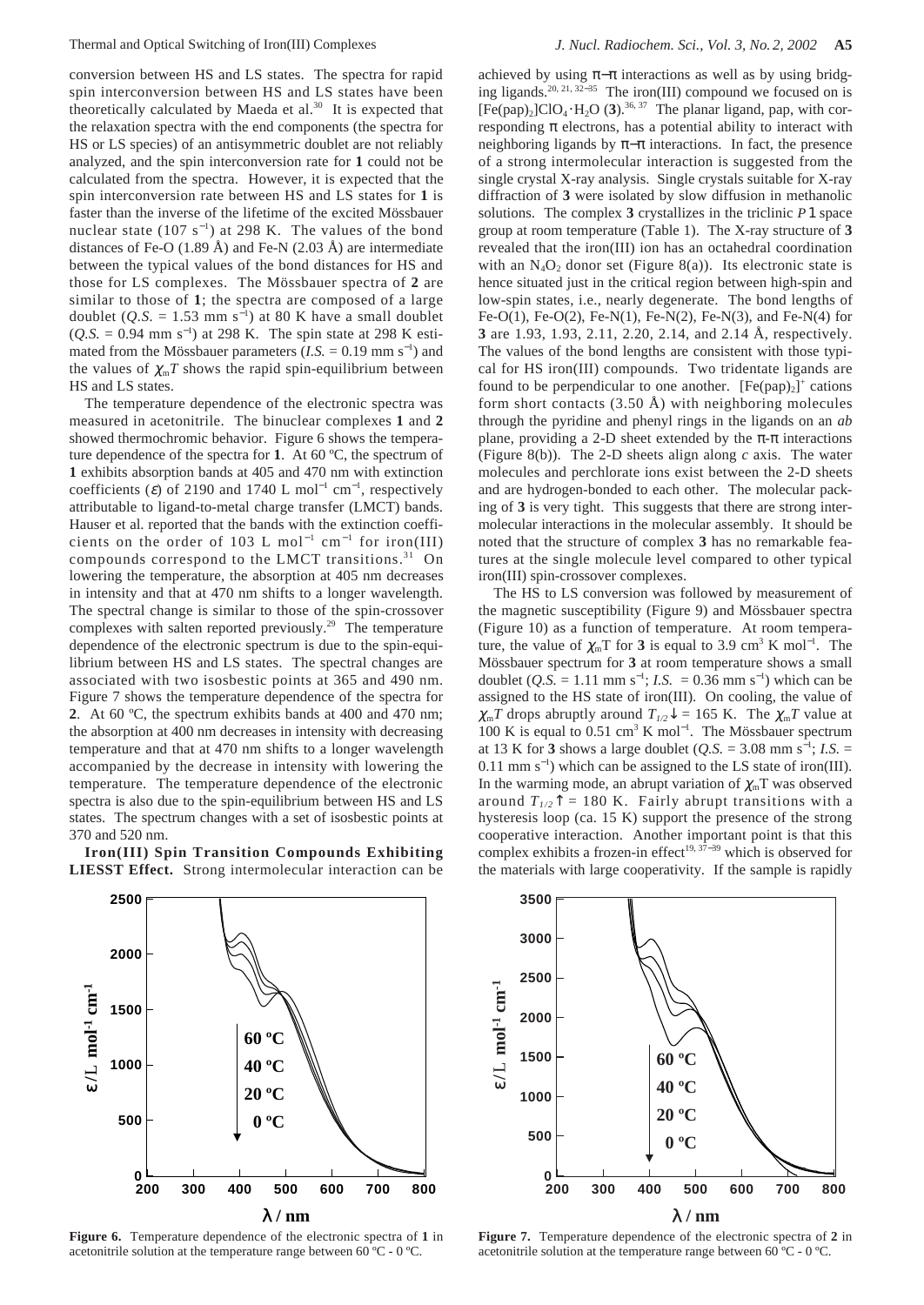

**Figure 8.** Molecular structures in the high-spin state at 298 K. (a) ORTEP view of  $[Fe(pap)_2]^+$  ( $3^+$ ) showing 50% probability displacement ellipsoids. (b) Structure of the  $\pi-\pi$  stucking between complexes. All hydrogen atoms are omitted for clarity.

quenched in liquid helium, whereby the sample temperature drops from room temperature to 4.2 K within a few seconds, the HS state may be "frozen-in" and a transition to LS state is not observed even in a few days. The relaxation rate from HS to LS is quite slow. These experimental results support that strong cooperative interactions operate in this compound.

It has been reported that a broad band (from 500 to 800 nm) in UV-vis spectrum for the LS iron(III) complex can be attributed to the spin-allowed LMCT transition.<sup>23, 24</sup> Furthermore, Hauser et al. reported that the excitation of the LMCT band results in the transient generation of HS iron(III) fractions.<sup>23, 24</sup> Hence, in order to excite the LMCT band of complex **3**, light (540 - 550 nm) passing through a combination of IR cut-off and green filters was guided via an optical fiber into a SQUID magnetometer. The sample was placed on the edge of an optical fiber. When the sample was illuminated at 5 K, the increase of the magnetization value was observed.40 This suggests that the transition from LS to HS was induced by illumination. The change in the magnetization persisted for periods of at least ten hours after the illumination. Figure 10 shows a series of Mössbauer spectra that were recorded at 13 K before and after the excitation with light. In order to enhance the Mössbauer spectra, <sup>57</sup>Fe-enriched sample was used. The spectrum in Figure 10(b) measured before illumination at 13 K shows a large doublet  $(Q.S. = 3.08 \text{ mm s}^{-1})$ ; *I.S.* =  $0.11$  mm s<sup>-1</sup>), representing the LS state. The spectrum measured after illumination for 15 min shows a small doublet  $(Q.S. = 1.14$  mm s<sup>-1</sup>, *I.S.* = 0.44 mm s<sup>-1</sup>), representing the HS state. Thus, it has been confirmed that the LS state changed to the HS state by illumination. These indicate clearly that the visible light illumination of complex **3** induces the LMCT, followed by relaxation to a metastable HS state. When the



**Figure 9.**  $\chi_{\text{m}}T$  versus *T* plots for **3**. Sample was cooled from 300 K to 5 K () and then warmed from 5 K to 300 K () at a rate of 2 K min<sup>-1</sup>. Sample was warmed at a rate of 2 K min<sup>-1</sup> after it was quenched to  $5 K$  ( $\cdot$ ).



**Figure 10.** 57Fe Mössbauer spectra for **1**. (a) Spectrum at 298 K, (b) spectrum at 13 K before illumination, (c) spectrum at 13 K after illumination and (d) spectrum at 13 K after thermal treatment at 130 K.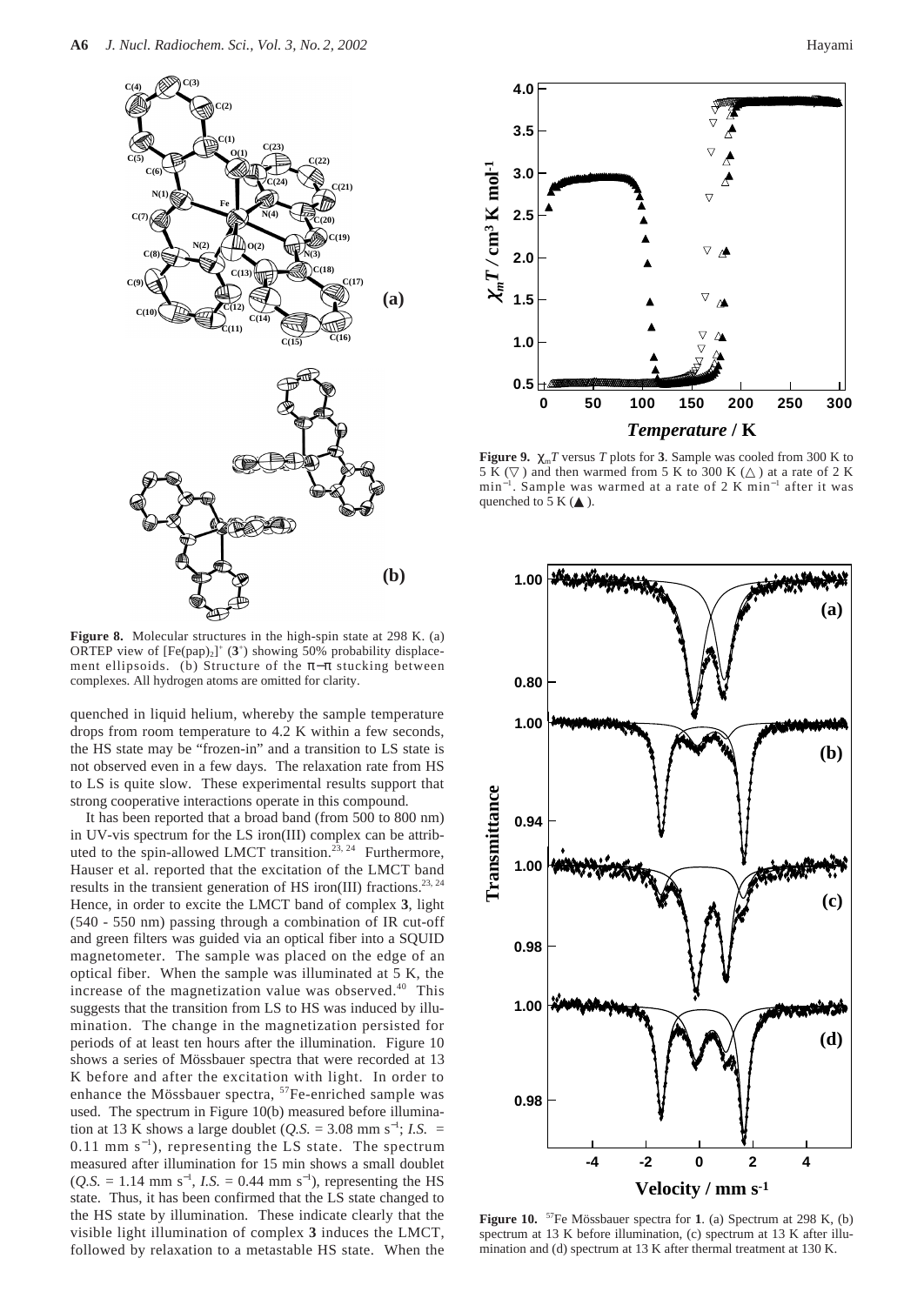temperature is raised to 150 K for a few minutes and is again lowered to 13 K, the metastable state is found to have relaxed back to the LS ground state  $(Q.S. = 3.08 \text{ mm s}^{-1}; I.S. = 0.11$ mm  $s^{-1}$ ). The metastable state could be maintained for a long time, provided that the sample was kept below ca. 70 K. The achievement of an anomalous long-lived metastable state is considered to be due to the presence of the strong intermolecular interaction. We believe that this approach may be valuable in developing novel optically switchable molecular compounds.

**Iron(III) Spin Transition Compound with Wide Thermal Hystresis.** Iron(III) complex  $[Fe(gsal)_2]NCSe \cdot CH_2Cl_2$  (4) exists in the LS state at room temperature when they are synthesised in MeOH/CH<sub>2</sub>Cl<sub>2</sub> solutions. X-ray analysis was successfully carried out for the compound **4** at 230 K. Figure 11 shows that when the complexe **4** is in the LS state it crystallizes in a triclinic  $\overline{P_1}$  space group (Table 1). The single crystal X-ray analysis of **4** reveales that the iron(III) atoms are octahedrally co-ordinated by four nitrogen atoms and two oxygen atoms of two qsal ligands, i.e., an  $N_4O_2$  donor set. The values of the bond lengths (1.88 Å for Fe-O and 1.97 Å for Fe-N) are consistent with those for typical LS iron(III) compounds. The Fe-O distances are shorter than the Fe-N distances, which induce a pronounced distortion of the  $FeN<sub>4</sub>O<sub>2</sub>$  octahedron. The qsal ligands form slightly distorted planes. The dihedral angles between the phenyl ring and  $Fe-O(1)-N(1)$  chelate ring, between the other phenyl ring and Fe-O(2)-N(3) chelate ring, between the quinoline ring and  $Fe-N(1)-N(2)$  chelate ring, and between the other quinoline ring and Fe-N(3)-N(4) chelate ring for **4** are equal to 2.43°, 9.52°, 0.68°, and 3.66°, respectively.



**Figure 11.** Molecular structures in the low-spin state at 200 K. (a) ORTEP view of  $[Fe(qsal)_2]^+$  (4<sup>+</sup>) showing 50% probability displacement ellipsoids. (b) Structure of the  $\pi-\pi$  stucking between complexes. All hydrogen atoms and solvent molecule are omitted for clarity.

The two tridentate ligands in the complexes are found to be nearly perpendicular to one another: the least-square plane of the slightly distorted qsal ligands for **4** makes a dihedral angle of 79.49° and 80.44° with one of the other qsal ligands. No counter anion NCSe<sup>−</sup> and no solvent molecules are located in the first co-ordination sphere. The crystal structure of the solvated **4** could not be determined in the HS form because the spin transition induces cracks in the crystal, making an X-ray single crystal study impossible.

The temperature dependence of the magnetic susceptibility for the single crystal of 4 was measured at a rate of 2 K min<sup>-1</sup> and the result is shown in the form of the  $\chi_m T$  vs. *T* plot (Figure 12). The  $\chi_{m}T$  value for 4 is equal to 0.36 cm<sup>3</sup> K mol<sup>-1</sup> at 150 K, which is in the range of the values expected for the LS iron(III) ions. As the temperature is increased over 150 K, the  $\chi_m T$  product remains constant from 150 K to 350 K, and then abruptly increases around  $T_{1/2}$ <sup> $\uparrow$ </sup> = 392 K. The  $\chi_m T$  value at 400 K is 3.8 cm<sup>3</sup> K mol<sup>-1</sup>, showing that the spin transition from the LS to the HS state is induced. The spin transition is directly related to the removal of solvent molecules. Thermogravimetry (Figure 13) carried out with the same



**Figure 12.**  $\chi_{\text{m}}T$  versus *T* plots for **4**. The sample was warmed from 5 K to 400 K  $\sim$  ) and cooled from 400 K to 5 K ( ) in the first cycle, and then the sample was warmed from  $5 K$  to  $400 K$  ( ) and cooled from 400 K to 5 K ( ) in the second cycle at a rate of 2 K min<sup>-1</sup>.



**Figure 13.** Thermogravimetric analysis for **4**. (2.356 mg of sample)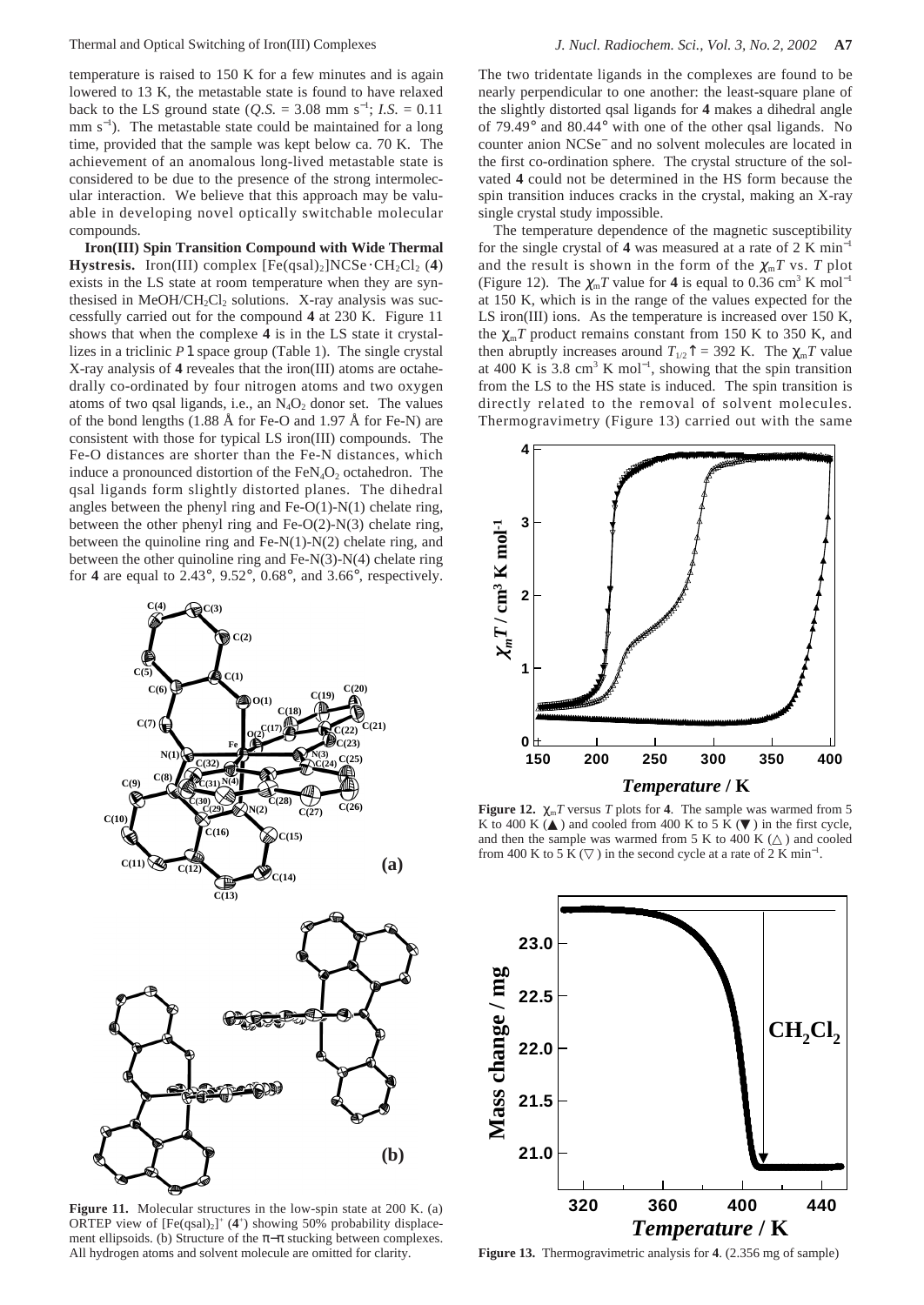

**Figure 14.** 57Fe Mössbauer spectra at room temperature (a) before and (b) after annealing at 400 K for **4**. There is a small amount of LS form in the HS form after annealing, indicating that solvent molecules are still retained.

heating rate  $(2 K min^{-1})$  as for the magnetic susceptibility measurements revealed a continuous loss of mass, starting at room temperature. The decrease in mass proceeds rapidly in the temperature range 380 K - 410 K. At 420 K, the mass lost is in agreement with the removal of a  $CH<sub>2</sub>Cl<sub>2</sub>$  molecule. Elemental analysis also supports the desolvation. On cooling, the  $\chi_{\rm m}T$ value for the non-solvated compound **4** was almost constant from 400 K to 220 K, then abruptly dropped at around  $T_{1/2}$  = 212 K, showing that the HS moieties were restored to the LS state. The first hysteresis loop of 180 K ( $T_{1/2}$ <sup> $\uparrow$ </sup> = 392 K and  $T_{1/2}$  = 212 K) is an apparent one because the desolvation occurs at elevated temperature. It should be noted that a similar large apparent hysteresis has been reported for  $[Fe(hyetrz)3](3$ nitrophenylsulfonate)<sub>2</sub> ⋅ 3H<sub>2</sub>O by Garcia et al.<sup>41, 42</sup>

A second heating experiment revealed that the spincrossover takes place in a two-step manner.<sup>43–51</sup> The so-called "step 1" and "step 2" are centred around the temperatures  $T_{1/2}(S1)$ <sup> $\uparrow$ </sup> = 215 K and  $T_{1/2}(S2)$ <sup> $\uparrow$ </sup> = 282 K, respectively. The magnetic behavior shows that the fraction of the LS to HS spin transition in the upper step "step 2" is about twice as high as that in the lower step "step 1". Additional thermal cycles did not modify the thermal hysteresis loop. The  $\chi_{m}T$  value at the inflection point at around 250 K is 1.6 cm<sup>3</sup> K mol<sup>-1</sup>. When the hysteresis widths (∆*T*) in "step 1" and "step 2" are defined as the differences of  $T_{1/2}(S_1)$ <sup> $\uparrow$ </sup> and  $T_{1/2}$ <sup> $\downarrow$ </sup> and of  $T_{1/2}(S_2)$ <sup> $\uparrow$ </sup> and  $T_{1/2}$ , respectively, they are estimated to be 3 K (step 1) and 70 K (step 2). In order to confirm the transition of the SC, Mössbauer spectra for **4** were measured at room temperature before and after annealing at 400 K (Figure 14). The complex was prepared with using <sup>57</sup>Fe to enhance the Mössbauer signal. Before annealing, a large doublet with  $Q.S. = 2.47$  mm s<sup>-1</sup> and *I.S.* = 0.11 mm s<sup> $-1$ </sup> for **4** was observed at room temperature, which corresponded to the LS state of iron(III) compounds. After being annealed at 400 K, a broad singlet ( $\Gamma_{\text{exp}} = 2.21$  mm  $(s^{-1})$  with *Q.S.* = 0.46 mm s<sup>-1</sup> and *I.S.* = 0.23 mm s<sup>-1</sup> was observed at room temperature, showing that the iron(III) turns from the LS state to the HS state. This is consistent with the magnetic properties described above.

It should be noted that several examples of the two-step spin transition have been reported. Compared with these examples, the present compounds have the following important characteristics; (i) the spin transition shows a hysteresis loop, and (ii) the two-step spin crossover is observed only in the warming mode. To the best our knowledge, this kind of hysteresis behaviour has not been reported previously. Furthermore, the hysteresis width of 70 K in "step 2" is quite wide, compared with those reported elsewhere. The abrupt phase transition with the hysteresis effect suggests that a strong intermolecular interaction operates in this complex.40

It is useful to compare the hysteresis width of the nonsolvated complexe 4 with those reported previously.<sup>20, 21, 41−52</sup> Several compounds with a polymeric structure have been found to display a wide thermal hysteresis. Kahn et al. reported that an iron(II) compound,  $[Fe(Htrz)_{3-3x}(4 NH_2$ trz)<sub>3x</sub>](ClO<sub>4</sub>)<sub>2</sub>·nH<sub>2</sub>O (x = 0.05) (Htrz = 1,2,4-1H-triazole,  $4-NH_2$ trz = 4-amino-1,2,4-triazole) which has a polymeric structure, displays a thermal hysteresis at the range of room temperature ( $T_{1/2}$ <sup> $\uparrow$ </sup> = 304 K and  $T_{1/2}$  $\downarrow$  = 288 K).<sup>53, 54</sup> However, the polymeric compound is not strictly molecular, as was concluded by previous studies.<sup>41, 42, 53–55</sup> Several mononuclear molecules have also exhibited thermal hysteresis loops. The maximum hysteresis width observed for iron(II) complexes with intermolecular  $\pi$ - $\pi$  interactions is 40 K,<sup>20, 21, 51, 52</sup> which is narrower than that observed for the non-solvated complex **4**. Furthermore, it has been reported that the iron(II) compound,  $[Fe(2-pic)<sub>3</sub>]Cl<sub>2</sub>·H<sub>2</sub>O$  (2-pic = 2-picolylamine), exhibits the widest thermal hysteresis loop of 91 K with  $T_{1/2}$ <sup> $\uparrow$ </sup> = 295 K and  $T_{1/2}$  = 204 K.<sup>56, 57</sup> The structure of the compound has not been fully analysed yet. These previous results show that the hysteresis width of 70 K presented here<sup>58</sup> is one of the widest values among the spin-crossover complexes reported so far.20, 21, 32−<sup>55</sup>

In summery, we have prepared the binuclear iron(III) complexes **1** and **2** with bridging photoisomerization ligands az or cc, and the complexes **1** and **2** exhibit spin-crossover behavior depending on temperature. The Mössbauer spectra for **1** and **2** show a doublet at 293 K, suggesting the rapid spin conversion between HS and LS states. The average bond lengths of Fe-O and Fe-N for **1** and **2** are intermediate between the typical values of the bond lengths for HS and those for LS complexes. However, it is very difficult to observe *cis*-*trans* photoisomerization for the complexes with photoisomerization ligands in solid state. We have succeeded in observing the LIESST effect for the iron(III) complex **3** for the first time. This suggests that the cooperative interactions such as  $\pi-\pi$ interactions and hydrogen bonding can prevent the rapid relaxation from the metastable state to the stable state. It is important that our approach, the introduction of intermolecular interactions to trap the metastable state, can be widely applied not only to the design of other metal complexes with LIESST effects, but also in the design of a variety of optically switchable molecular compounds. Furthermore, we have shown that the iron(III) complex **4** displays a wide apparent hysteresis in the first cycle. After the first cycle, they show a two-step transition in the warming mode and a one-step transition in the cooling mode. The hysteresis width in "step 2" after the first cycle is 70 K, which is one of the largest hysteresis effects reported so far.

**Acknowledgements.** This work was supported in part by a Grant-in-Aid for Science Research on Priority Areas (417) from the Ministry of Education, Culture, Sports, Science, and Technology (MEXT) of the Japanese Government and by a Joint Research Project for Regional Intensive of Kanagawa Prefecture.

#### **References**

- (1) T. M. Dunn, *Modern Coordination Chemistry*, edited by J. Lewis and R. G. Wilkins (Interscience Pub. New York, 1960), Chap. 4.
- (2) L. Cambi and A. Cagnasso, Atti Accad. Naz. Lincei **13**,